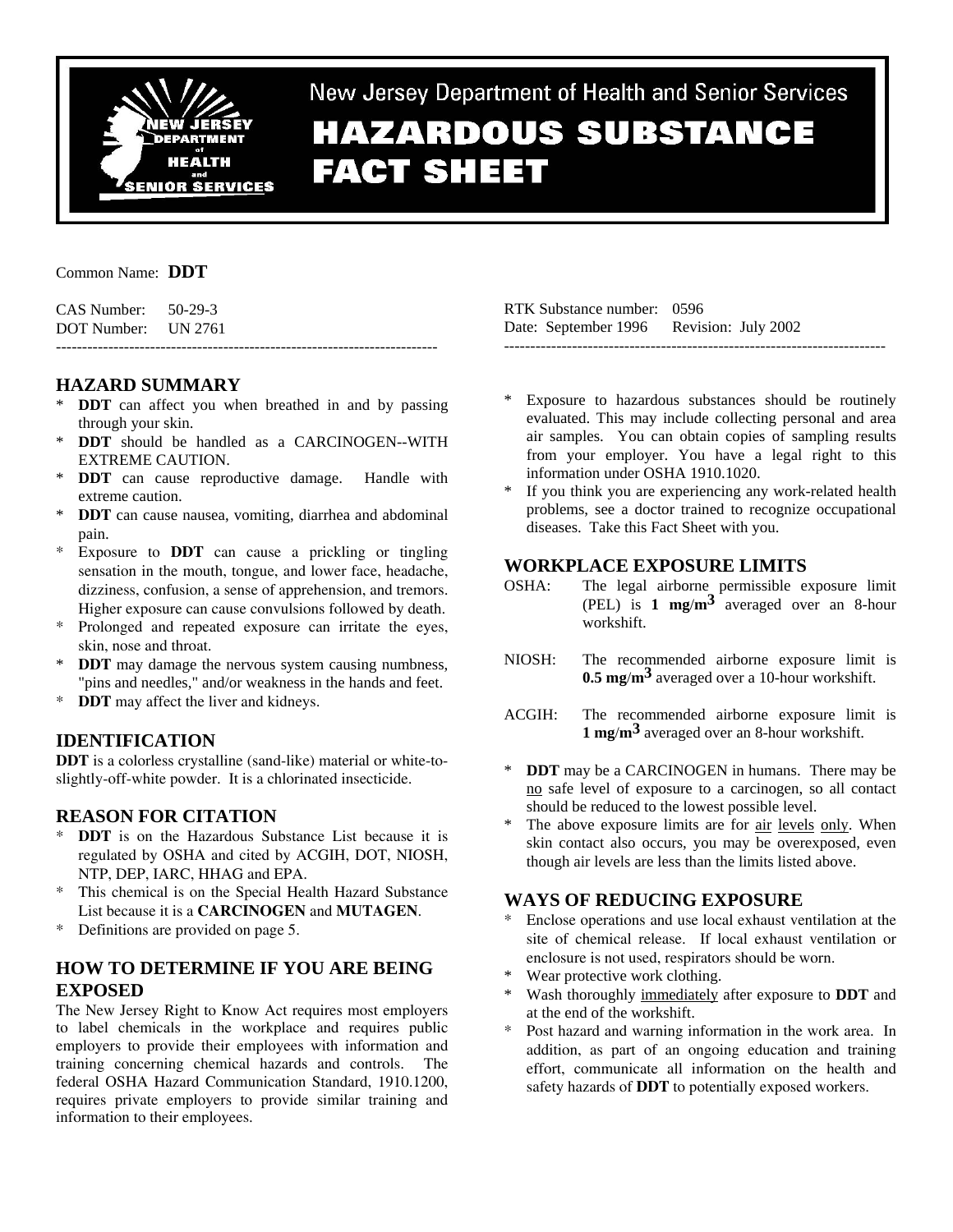This Fact Sheet is a summary source of information of all potential and most severe health hazards that may result from exposure. Duration of exposure, concentration of the substance and other factors will affect your susceptibility to any of the potential effects described below.

---------------------------------------------------------------------------

# **HEALTH HAZARD INFORMATION**

## **Acute Health Effects**

The following acute (short-term) health effects may occur immediately or shortly after exposure to **DDT**:

- \* **DDT** can cause nausea, vomiting, diarrhea and abdominal pain.
- Exposure to **DDT** can cause a prickling or tingling sensation in the mouth, tongue, and lower face, headache, dizziness, confusion, a sense of apprehension, and tremors. Higher exposure can cause convulsions followed by death.

## **Chronic Health Effects**

The following chronic (long-term) health effects can occur at some time after exposure to **DDT** and can last for months or years:

## **Cancer Hazard**

- **DDT** may be a CARCINOGEN in humans since it has been shown to cause liver cancer in animals.
- \* Many scientists believe there is no safe level of exposure to a carcinogen.

## **Reproductive Hazard**

\* **DDT** may damage the developing fetus.

## **Other Long-Term Effects**

- Prolonged and repeated exposure can irritate the eyes, skin, nose and throat.
- \* **DDT** may damage the nervous system causing numbness, "pins and needles," and/or weakness in the hands and feet.
- \* **DDT** may affect the liver and kidneys.

# **MEDICAL**

#### **Medical Testing**

Before beginning employment and at regular times after that, the following are recommended:

- Serum **DDT** level.
- \* Urine *Dichlorodiphenyl Acetic Acid*.
- \* Liver and kidney function tests.
- \* Exam of the nervous system.

Any evaluation should include a careful history of past and present symptoms with an exam. Medical tests that look for damage already done are not a substitute for controlling exposure.

Request copies of your medical testing. You have a legal right to this information under OSHA 1910.1020.

## **Mixed Exposures**

Because more than light alcohol consumption can cause liver damage, drinking alcohol may increase the liver damage caused by **DDT**.

## **WORKPLACE CONTROLS AND PRACTICES**

Unless a less toxic chemical can be substituted for a hazardous substance, **ENGINEERING CONTROLS** are the most effective way of reducing exposure. The best protection is to enclose operations and/or provide local exhaust ventilation at the site of chemical release. Isolating operations can also reduce exposure. Using respirators or protective equipment is less effective than the controls mentioned above, but is sometimes necessary.

In evaluating the controls present in your workplace, consider: (1) how hazardous the substance is, (2) how much of the substance is released into the workplace and (3) whether harmful skin or eye contact could occur. Special controls should be in place for highly toxic chemicals or when significant skin, eye, or breathing exposures are possible.

In addition, the following control is recommended:

Where possible, automatically transfer **DDT** from drums or other storage containers to process containers.

Good **WORK PRACTICES** can help to reduce hazardous exposures. The following work practices are recommended:

- \* Workers whose clothing has been contaminated by **DDT** should change into clean clothing promptly.
- \* Do not take contaminated work clothes home. Family members could be exposed.
- Contaminated work clothes should be laundered by individuals who have been informed of the hazards of exposure to **DDT**.
- \* Eye wash fountains should be provided in the immediate work area for emergency use.
- \* If there is the possibility of skin exposure, emergency shower facilities should be provided.
- \* On skin contact with **DDT**, immediately wash or shower to remove the chemical. At the end of the workshift, wash any areas of the body that may have contacted **DDT**, whether or not known skin contact has occurred.
- Do not eat, smoke, or drink where **DDT** is handled, processed, or stored, since the chemical can be swallowed. Wash hands carefully before eating, drinking, smoking, or using the toilet.
- Use a vacuum or a wet method to reduce dust during cleanup. DO NOT DRY SWEEP.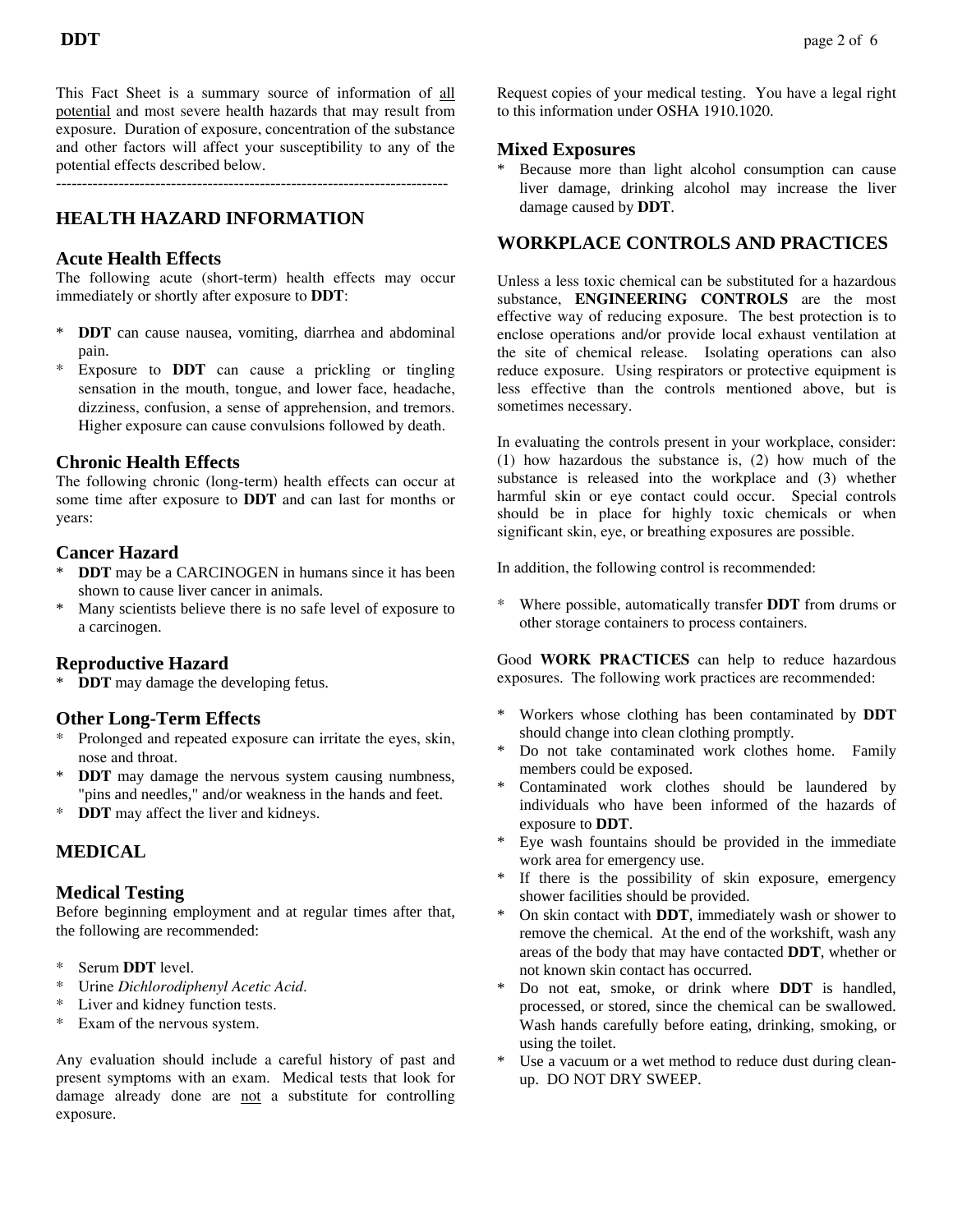### **PERSONAL PROTECTIVE EQUIPMENT**

WORKPLACE CONTROLS ARE BETTER THAN PERSONAL PROTECTIVE EQUIPMENT. However, for some jobs (such as outside work, confined space entry, jobs done only once in a while, or jobs done while workplace controls are being installed), personal protective equipment may be appropriate.

OSHA 1910.132 requires employers to determine the appropriate personal protective equipment for each hazard and to train employees on how and when to use protective equipment.

The following recommendations are only guidelines and may not apply to every situation.

#### **Clothing**

- \* Avoid skin contact with **DDT**. Wear protective gloves and clothing. Safety equipment suppliers/manufacturers can provide recommendations on the most protective glove/clothing material for your operation.
- All protective clothing (suits, gloves, footwear, headgear) should be clean, available each day, and put on before work.

#### **Eye Protection**

- \* Wear eye protection with side shields or goggles.
- Wear a face shield along with goggles when working with corrosive, highly irritating or toxic substances.
- \* Contact lenses should not be worn when working with this substance.

## **Respiratory Protection**

**IMPROPER USE OF RESPIRATORS IS DANGEROUS.** Such equipment should only be used if the employer has a written program that takes into account workplace conditions, requirements for worker training, respirator fit testing and medical exams, as described in OSHA 1910.134.

- \* For field applications check with your supervisor and your safety equipment supplier regarding the appropriate respiratory equipment.
- \* Where the potential exists for exposure over **0.5 mg**/**m3**, use a MSHA/NIOSH approved supplied-air respirator with a full facepiece operated in a pressure-demand or other positive-pressure mode. For increased protection use in combination with an auxiliary self-contained breathing apparatus operated in a pressure-demand or other positivepressure mode.
- \* Exposure to **500 mg**/**m3** is immediately dangerous to life and health. If the possibility of exposure above **500 mg**/**m3** exists, use a MSHA/NIOSH approved self-contained breathing apparatus with a full facepiece operated in a pressure-demand or other positive-pressure mode.

## **QUESTIONS AND ANSWERS**

- Q: If I have acute health effects, will I later get chronic health effects?
- A: Not always. Most chronic (long-term) effects result from repeated exposures to a chemical.
- Q: Can I get long-term effects without ever having shortterm effects?
- A: Yes, because long-term effects can occur from repeated exposures to a chemical at levels not high enough to make you immediately sick.
- Q: What are my chances of getting sick when I have been exposed to chemicals?
- A: The likelihood of becoming sick from chemicals is increased as the amount of exposure increases. This is determined by the length of time and the amount of material to which someone is exposed.
- Q: When are higher exposures more likely?
- A: Conditions which increase risk of exposure include dust releasing operations (grinding, mixing, blasting, dumping, etc.), other physical and mechanical processes (heating, pouring, spraying, spills and evaporation from large surface areas such as open containers), and "confined space" exposures (working inside vats, reactors, boilers, small rooms, etc.).
- Q: Is the risk of getting sick higher for workers than for community residents?
- A: Yes. Exposures in the community, except possibly in cases of fires or spills, are usually much lower than those found in the workplace. However, people in the community may be exposed to contaminated water as well as to chemicals in the air over long periods. This may be a problem for children or people who are already ill.
- Q: Can men as well as women be affected by chemicals that cause reproductive system damage?
- A: Yes. Some chemicals reduce potency or fertility in both men and women. Some damage sperm and eggs, possibly leading to birth defects.
- Q: Who is at the greatest risk from reproductive hazards?
- A: Pregnant women are at greatest risk from chemicals that harm the developing fetus. However, chemicals may affect the ability to have children, so both men and women of childbearing age are at high risk.
- Q: Don't all chemicals cause cancer?
- A: No. Most chemicals tested by scientists are not cancercausing.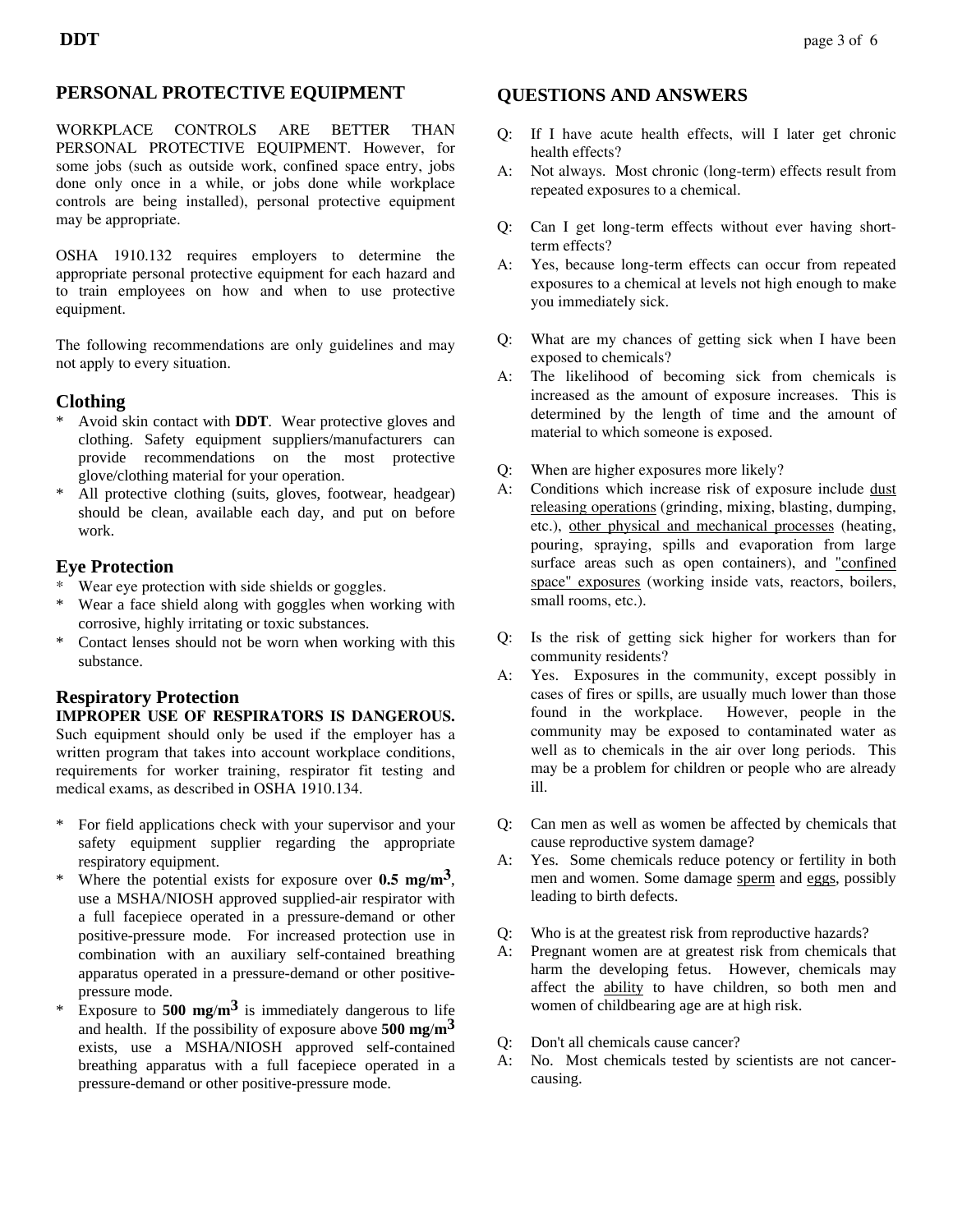- Q: Should I be concerned if a chemical causes cancer in animals?
- A: Yes. Most scientists agree that a chemical that causes cancer in animals should be treated as a suspected human carcinogen unless proven otherwise.
- Q: But don't they test animals using much higher levels of a chemical than people usually are exposed to?
- A: Yes. That's so effects can be seen more clearly using fewer animals. But high doses alone don't cause cancer unless it's a cancer agent. In fact, a chemical that causes cancer in animals at high doses could cause cancer in humans exposed to low doses.

------------------------------------------------------------------------ The following information is available from:

 New Jersey Department of Health and Senior Services Occupational Health Service PO Box 360 Trenton, NJ 08625-0360 (609) 984-1863 (609) 984-7407 (fax)

Web address: http://www.state.nj.us/health/eoh/odisweb/

#### **Industrial Hygiene Information**

Industrial hygienists are available to answer your questions regarding the control of chemical exposures using exhaust ventilation, special work practices, good housekeeping, good hygiene practices, and personal protective equipment including respirators. In addition, they can help to interpret the results of industrial hygiene survey data.

#### **Medical Evaluation**

If you think you are becoming sick because of exposure to chemicals at your workplace, you may call personnel at the Department of Health and Senior Services, Occupational Health Service, who can help you find the information you need.

#### **Public Presentations**

Presentations and educational programs on occupational health or the Right to Know Act can be organized for labor unions, trade associations and other groups.

#### **Right to Know Information Resources**

The Right to Know Infoline (609) 984-2202 can answer questions about the identity and potential health effects of chemicals, list of educational materials in occupational health, references used to prepare the Fact Sheets, preparation of the Right to Know Survey, education and training programs, labeling requirements, and general information regarding the Right to Know Act. Violations of the law should be reported to (609) 984-2202.

------------------------------------------------------------------------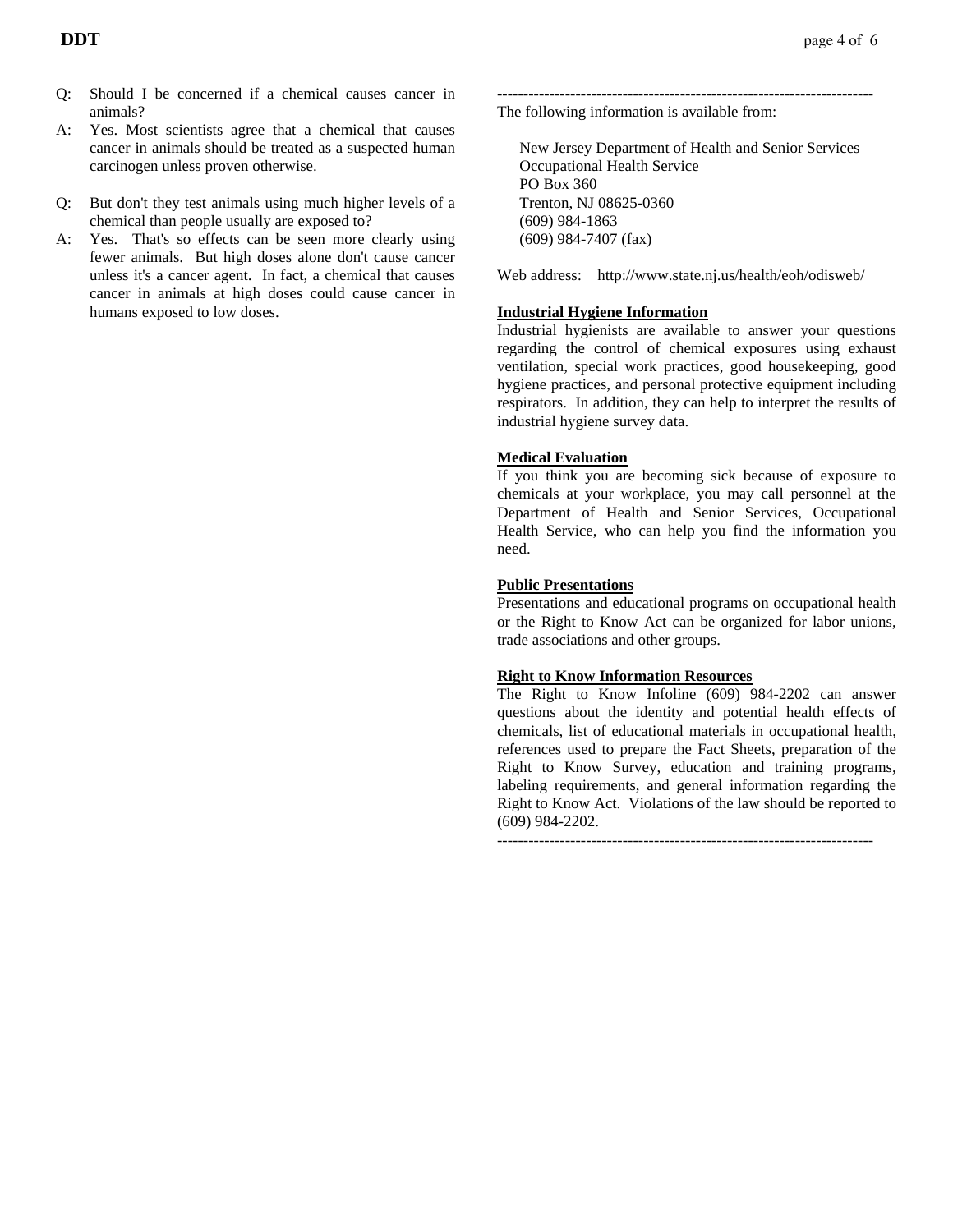## **DEFINITIONS**

**ACGIH** is the American Conference of Governmental Industrial Hygienists. It recommends upper limits (called TLVs) for exposure to workplace chemicals.

A **carcinogen** is a substance that causes cancer.

The **CAS number** is assigned by the Chemical Abstracts Service to identify a specific chemical.

A **combustible** substance is a solid, liquid or gas that will burn.

A **corrosive** substance is a gas, liquid or solid that causes irreversible damage to human tissue or containers.

**DEP** is the New Jersey Department of Environmental **Protection** 

**DOT** is the Department of Transportation, the federal agency that regulates the transportation of chemicals.

**EPA** is the Environmental Protection Agency, the federal agency responsible for regulating environmental hazards.

A **fetus** is an unborn human or animal.

A **flammable** substance is a solid, liquid, vapor or gas that will ignite easily and burn rapidly.

The **flash point** is the temperature at which a liquid or solid gives off vapor that can form a flammable mixture with air.

**HHAG** is the Human Health Assessment Group of the federal EPA.

**IARC** is the International Agency for Research on Cancer, a scientific group that classifies chemicals according to their cancer-causing potential.

A **miscible** substance is a liquid or gas that will evenly dissolve in another.

**mg/m3** means milligrams of a chemical in a cubic meter of air. It is a measure of concentration (weight/volume).

A **mutagen** is a substance that causes mutations. A **mutation** is a change in the genetic material in a body cell. Mutations can lead to birth defects, miscarriages, or cancer.

**NAERG** is the North American Emergency Response Guidebook. It was jointly developed by Transport Canada, the United States Department of Transportation and the Secretariat of Communications and Transportation of Mexico. It is a guide for first responders to quickly identify the specific or generic hazards of material involved in a transportation incident, and to protect themselves and the general public during the initial response phase of the incident.

**NCI** is the National Cancer Institute, a federal agency that determines the cancer-causing potential of chemicals.

**NFPA** is the National Fire Protection Association. It classifies substances according to their fire and explosion hazard.

**NIOSH** is the National Institute for Occupational Safety and Health. It tests equipment, evaluates and approves respirators, conducts studies of workplace hazards, and proposes standards to OSHA.

**NTP** is the National Toxicology Program which tests chemicals and reviews evidence for cancer.

**OSHA** is the Occupational Safety and Health Administration, which adopts and enforces health and safety standards.

**PEL** is the Permissible Exposure Limit which is enforceable by the Occupational Safety and Health Administration.

**PIH** is a DOT designation for chemicals which are Poison Inhalation Hazards.

**ppm** means parts of a substance per million parts of air. It is a measure of concentration by volume in air.

A **reactive** substance is a solid, liquid or gas that releases energy under certain conditions.

A **teratogen** is a substance that causes birth defects by damaging the fetus.

**TLV** is the Threshold Limit Value, the workplace exposure limit recommended by ACGIH.

The **vapor pressure** is a measure of how readily a liquid or a solid mixes with air at its surface. A higher vapor pressure indicates a higher concentration of the substance in air and therefore increases the likelihood of breathing it in.